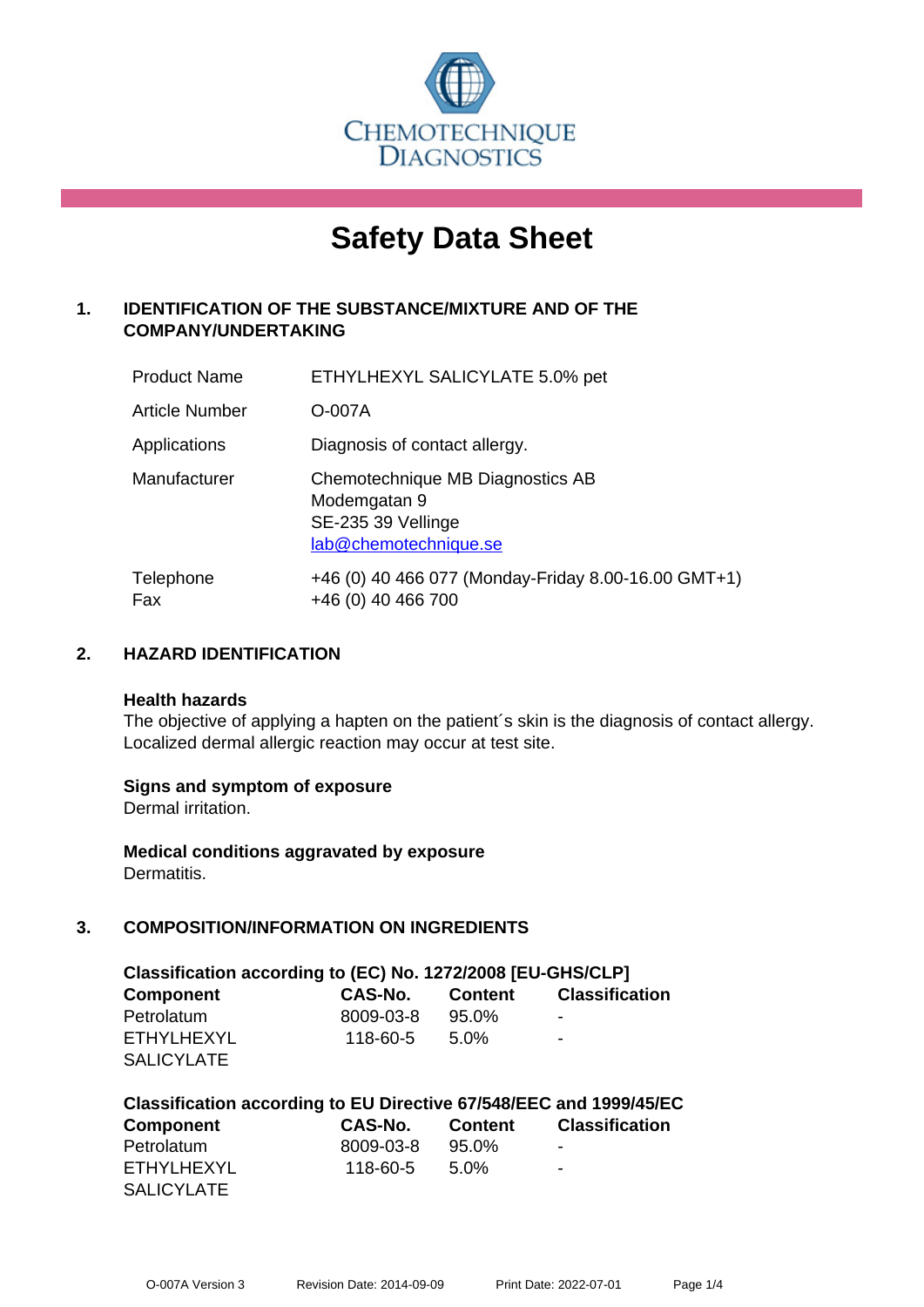## **4. FIRST AID MEASURES**

## **Emergency and first aid procedures**

Obtain medical attention.

# **5. FIRE-FIGHTING MEASURES\***

#### **Suitable extinguish media**

CO2, powder or water spray. Fight larger fires with water spray or alcohol resistant foam.

# **For safety reasons unsuitable extinguishing agents**

Water with full jet.

## **Special protective equipment for fire-fighters**

Wear self-contained respiratory protective device. Wear fully protective suit.

\*Data is shown for petrolatum only

## **6. ACCIDENTAL RELEASES MEASURES**

**Steps to be taken if material is released or spilled** Contain and place in a closed container.

# **7. HANDLING AND STORAGE**

**Precautions to be taken in handling and storage** Store dark at 5-8°C. Avoid extended exposure to light. FOR EXTERNAL USE ONLY.

# **8. EXPOSURE CONTROLS/PERSONAL PROTECTION**

**Respiratory protection** Not required.

**Ventilation** Local exhaust.

**Protective gloves** Disposal gloves.

#### **Eye protection** Not required with normal use.

## **Work/Hygienic practices**

Wash hands after each use.

## **9. PHYSICAL AND CHEMICAL PROPERTIES**

Odour **Odourless** 

Appearance Ivory White Semi-solid

Melting point\* 50-55° C Flash point\*  $>100^{\circ}$ C

Boiling point\* No data available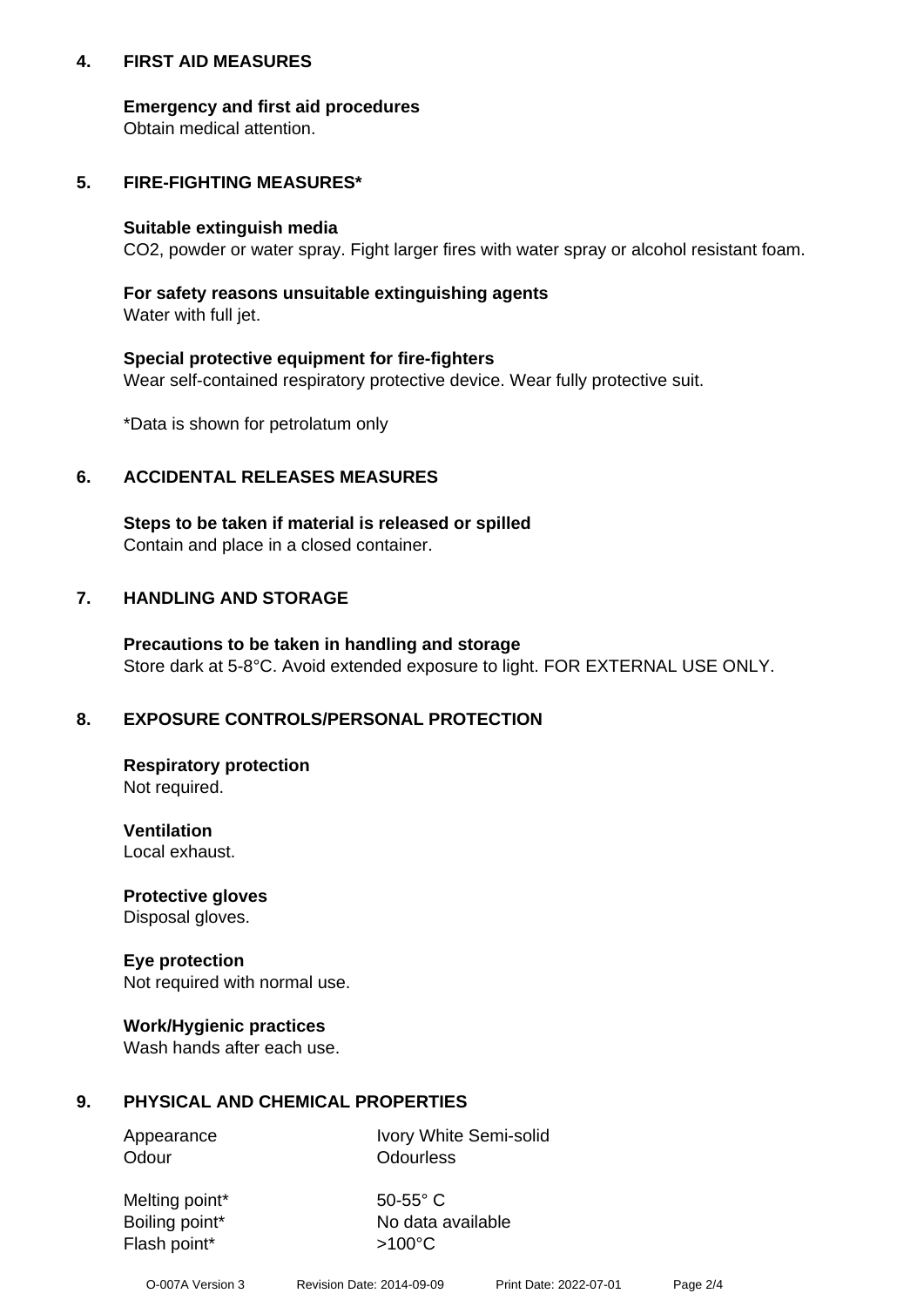Density\* No data available. Solubility in/Miscibility with Water\*

Self ignition\* Product does not self ignite. Danger of explosion\* Product does not present an explosion hazard. Insoluble

\*Data is shown for petrolatum only

# **10. STABILITY AND REACTIVITY**

#### **Incompability**

May react with strong oxidizing agents.

## **Stability**

Stable at recommended storage conditions.

#### **Hazardous byproducts**

Combustion may generate CO, CO2 and other oxides.

**Hazardous polymerization**

Will not occur.

## **11. TOXICOLOGICAL INFORMATION**

No data available.

## **12. ECOLOGICAL INFORMATION**

No data available.

## **13. DISPOSAL CONSIDERATIONS**

#### **Waste disposal method**

Comply with federal, state/provincial and local regulation.

#### **14. TRANSPORT INFORMATION**

Not dangerous goods.

## **15. REGULATORY INFORMATION**

The classification is according to the latest editions of the EU lists, and extended by company and literature data.

## **16. OTHER INFORMATION**

## **Text of H-statements and R-phrases mentioned in Section 3**

Pharmaceutical quality of tested hapten is confirmed by Chemotechnique Diagnostics according to validated analytical methods. Hapten passed test according to GMP standards.